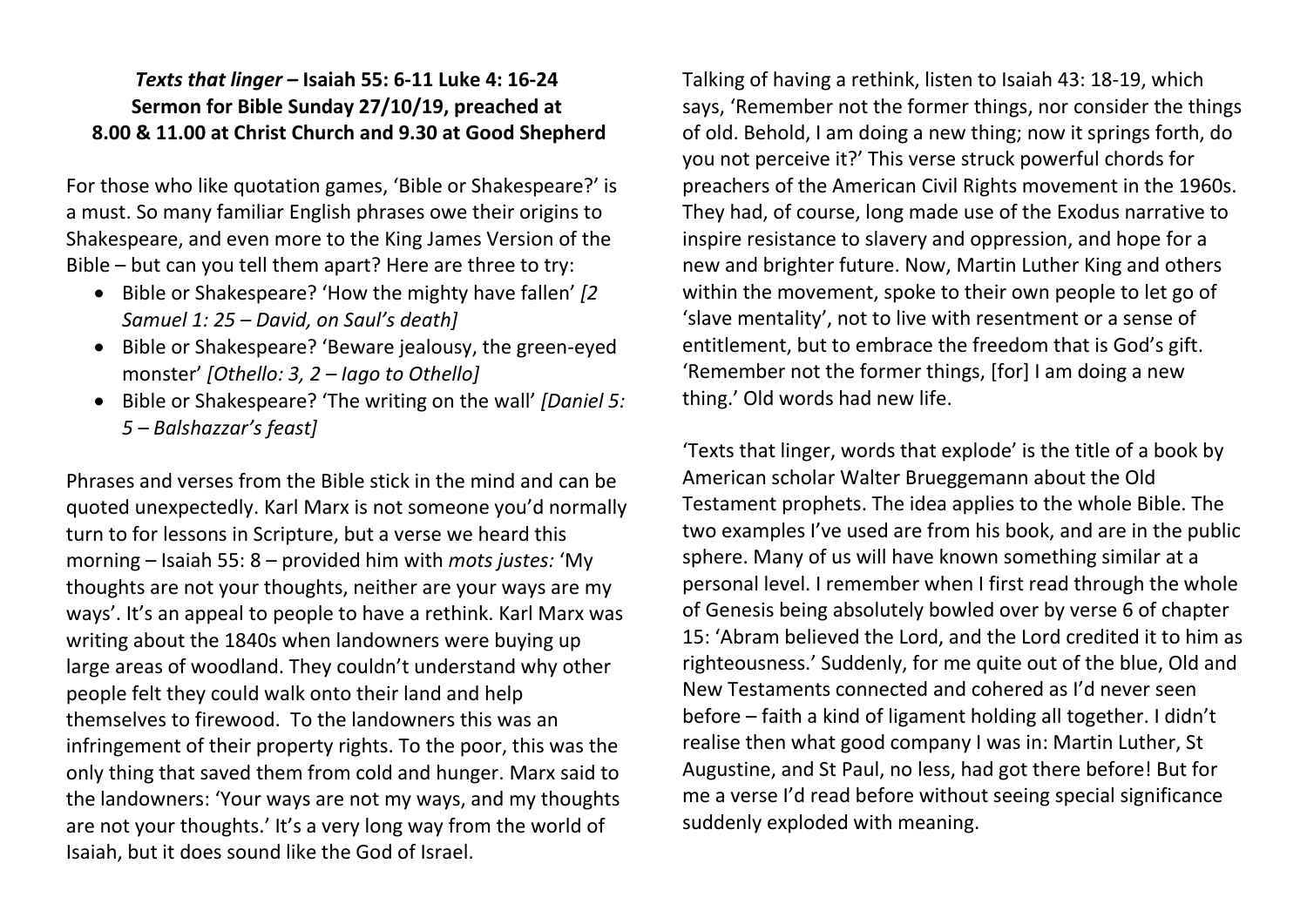We know the Bible's explosive power when a verse suddenly shouts at us, touching the very thing that was on our minds, giving reassurance in our worries, direction in our perplexity, or a kick up the backside in our complacency. The word of God lives!

The text lingers: the Bible remains the world's number one best seller. It needs to be read! I am sure we all also find that difficult – difficult to understand, at times; difficult to apply, at times; difficult to concentrate on, all too often. The very familiarity breeds, if not contempt, then at least a wandering mind. We have to work, to persist, to gird our loins (a good Biblical phrase) if we are to linger long enough with the text for the words to explode.

How do we do so? Regularity matters. Schedule time in your daily schedule to read the Bible. Have a clear reading plan, your own or a published one. Use Bible reading notes – Joy can advise – or longer commentaries. Listen to it read in church. (It was written to be read out loud.) Engage with sermons as preachers engage with texts. Sing it – sung words stick better. Pray it – speak God's words back to God. Variety matters as well. Use different techniques. Sometimes read long passages (even whole books) to get overall sense. Wrestle with problem passages: don't just give up on them. Mull over a single verse in your mind as if you're sucking a sweet. Lectio Divina is rereading a short passage and in silence seeking a single word or phrase of consequence.

Ignatian meditation imagines yourself into a Biblical scene or story and sees the sights, hears the sounds, smells the odours and feels the emotions as if you were there.

Food is very good (and Biblical) analogy. The word of God is our spiritual nutrition. As Isaiah says, 'As the rain and the snow come down from heaven, so is my word that goes out from my mouth.' As water causes seed to bud and germinate, sprout and grow, flower and be fruitful, so the word will accomplish God's purpose within and among us. Don't treat it with dull literalness but engage your imagination (with some discipline). Chew on it, and let it come to life.

This brings us to a set of issues that are certainly bothersome to some. We say, 'This is the word of the Lord' after our Bible readings, but many ask, 'Is it?' Can we really say this is the word that issues forth from God's mouth? Don't we know that there were human authors who wrote it all down? And surely it doesn't read like a word for word dictation from on high? Personally, I am very happy saying 'this is the word of the Lord' and understanding it as the word of man (or possibly woman). Jesus, whom we talk of as the living word of God, was and is both human and divine – fully human and fully divine – so surely this is our starting point for understanding the written word – accepted by the church through the ages as fully word of God and studied by scholars as fully human writings. In my experience it can be as we draw together the human tools of scholarship with the church's faith that the words come to life and bring life.